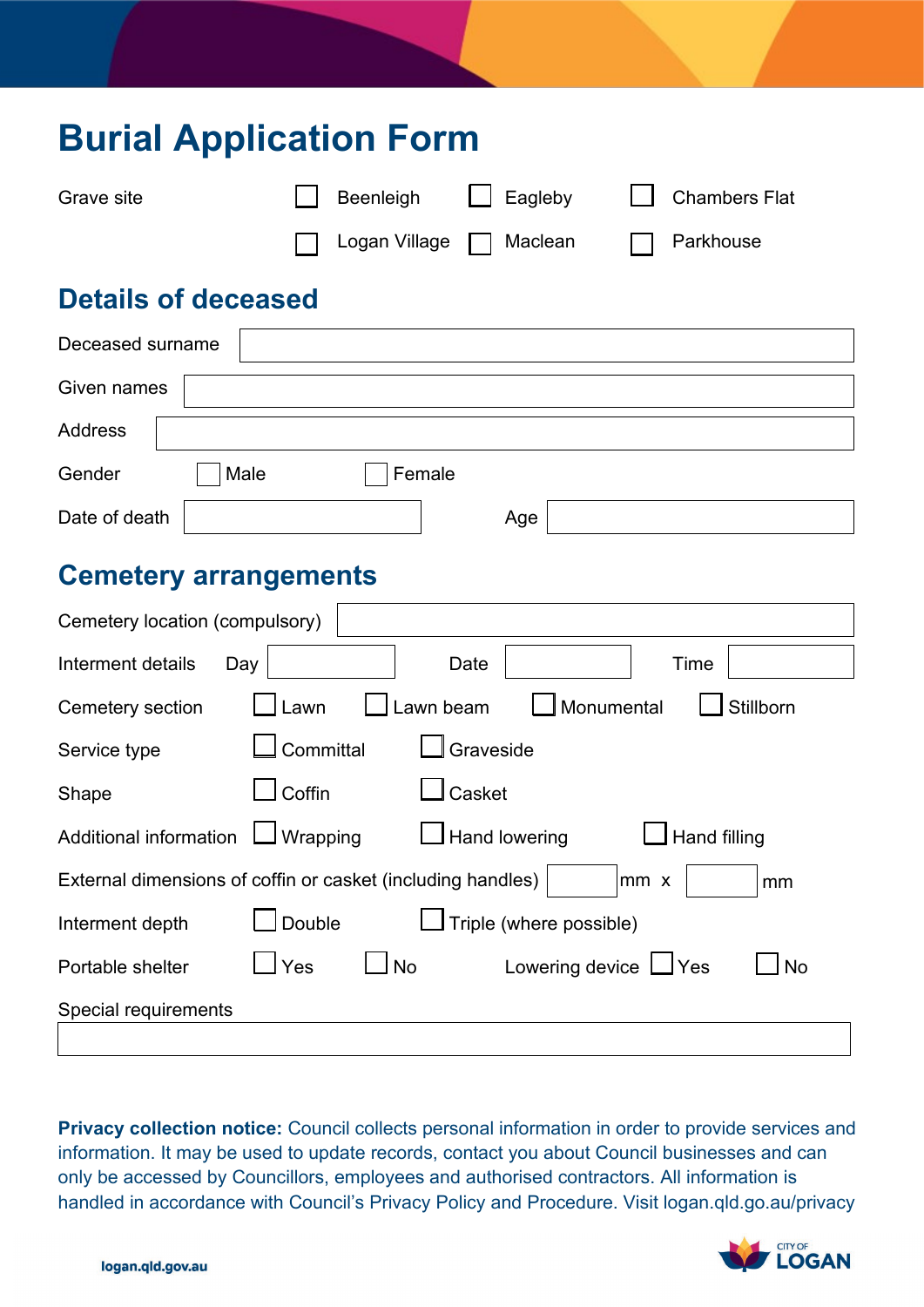| Reservation             | $\Box$ Reopen<br>(please give details below)<br><b>OR</b> |            |  |
|-------------------------|-----------------------------------------------------------|------------|--|
| Grave number            | Surname                                                   | Given name |  |
| <b>Funeral director</b> |                                                           |            |  |
| Name                    | Contact name                                              |            |  |
| Phone                   |                                                           | Fax        |  |
| Signature               |                                                           | Date       |  |
| Invoice<br>ΟR           | Cheque                                                    |            |  |

Please call (07) 3804 4602 to confirm if the proposed burial date and time is available before submitting this application to council@logan.qld.gov.au

# **Burial right holder or applicant's details (one name only)**

| Surname                      |                  |
|------------------------------|------------------|
| Given names                  |                  |
| Mr                           | <b>Mrs</b><br>Ms |
| <b>Address</b>               |                  |
| Postcode                     | Phone            |
| Relationship to the deceased |                  |

 **permission to release my name to a third party monument/headstone/plaque creator for I acknowledge and accept the terms of contract on this form. I give Logan City Council the purposes of the monument/headstone/plaque creator confirming my burial right.** 

Signature **Date** 

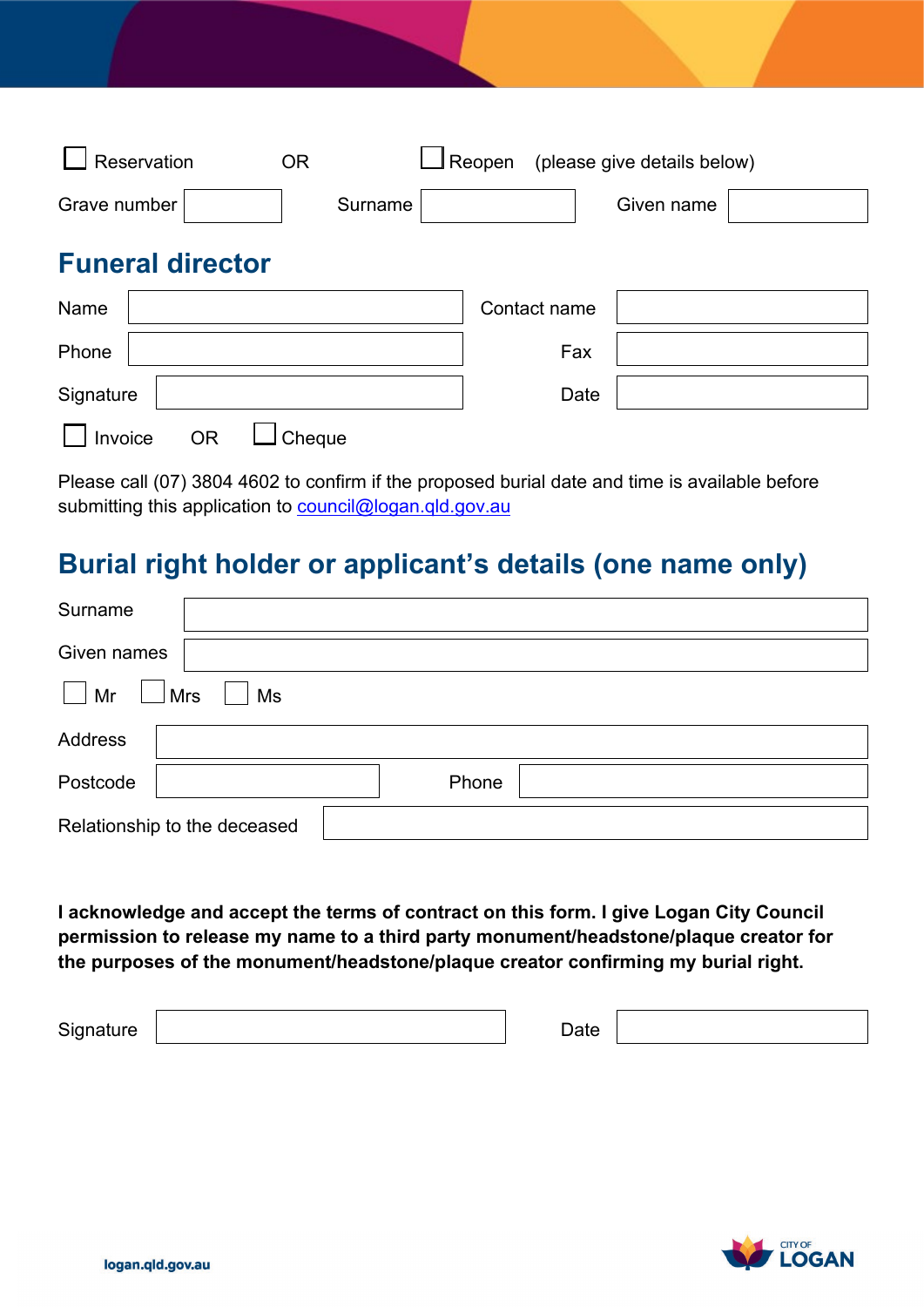# **Conditions of application**

### **Applicant's obligations**

The Applicant (Burial Right Holder) must comply with all rules and regulations that may apply to the operation of the cemetery. Council may vary its rules and regulations at any time, in any manner deemed appropriate.

## **Burial Rights**

#### **Graves (and ashes memorialisation in gravesite)**

The purchase of a new grave acquires a Burial Right to a particular grave. The Burial Right is a right to be buried in that grave and the right to authorise the burial of others in the grave (up to the number permitted in that grave as determined by Council).

 Holder of a gravesite or their estate up to 80% of the original purchase price of the grave. The Right may not be sold and is not transferable or transmissible by death. A Burial Right for a gravesite can be surrendered to Council. Upon surrender, Council will pay the Burial Right

 provided however that it has no reason to believe that the Burial Right Holder would have On the death of the Burial Right Holder the authority to authorise burials in a grave reverts to Council. Council will permit, in its absolute discretions, a spouse, child, partner, relative, direct descendant, legal representative or friend of the Burial Right holder to be buried in the grave objected.

Under no circumstances is a person permitted to enter into a gravesite to carry out works without written approval from Council. This is to make sure the Workplace Health and Safety Act provisions are complied with.

#### **Ashes memorial Garden or Columbarium Wall (Niche)**

Council will maintain a niche for a period of seventy years from the time it is first used for the disposal of ashes. After seventy years, we may remove a niche and demolish a columbarium or garden of remembrance. Unless claimed by a descendant of the deceased person, we will bury the contents of niches and inscription plates in a general Garden of Remembrance. This is free of charge.

#### **Plaques and plaque bases**

 bases for lawn graves may be supplied by monumental masons (provided bases are to Council's All plaques and bases for lawn cemeteries must be installed by Council. Flat granite and marble specifications).